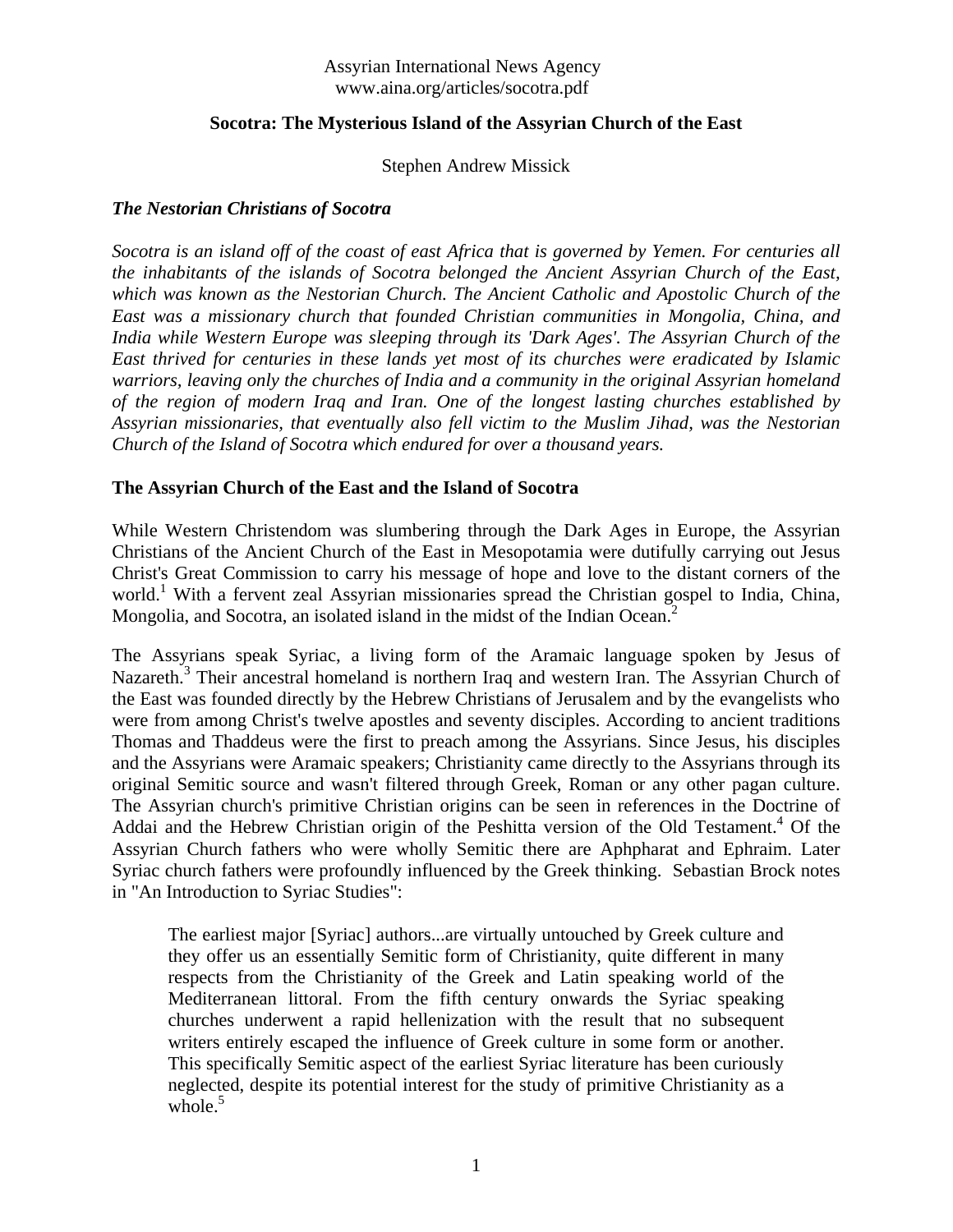The Assyrian Christians of the Church of the East came to be called Nestorian after Nestorius, a Patriarch of Constantinople from 428 until 432, whose Christological doctrine and method of Biblical interpretation was accepted by the Assyrians in that they mirrored those of their own ancient traditions. Nestorian Christians are not and never were heretics. The Assyrian Church of the East holds fast to the tenants of the Nicene Creed, and affirms the core doctrines of the Virgin Birth, the Holy Trinity, the Deity of Christ (meaning that Christ is God the Son as well as being the eternal Son of God), the literal and physical resurrection of Jesus Christ from the dead as well as the other basic doctrines held by all Christians whether they be Roman Catholic, Eastern Orthodox or Protestant.<sup>6</sup>

Assyrians were active in world trade centered along the Silk Road (the Silk Road is the name of the caravan routes frequented by merchants who traded between Europe, China and India). Assyrian merchants and missionaries planted churches in Central Asia, China and India. The Assyrian Church of the East is one of the most dynamic missionary churches in all of Christian history. Ian Gilman and Hans-Joachim give the founding of the church in Socotra as an example of the global expansiveness of the Church of the East. In Christians in Asia Before 1500 they state that:

A further example of Nestorian expansion is provided by the church on the island of Socotra, which dates from the 6th century and was to continue its life down until destruction by the Muslims after the period which concerns us here [1500]. The traveler Cosmas Indicopleustes found Christians there in the  $6<sup>th</sup>$  century and we have records of consecrations of bishops for the island under the Patriarch Enush in 880 and Sabr-ishu III (d. AD 1072). Marco Polo (d. 1324) reported a bishop there who owed allegiance not to the pope in Rome but to a Patriarch at Baghdad, and the Bishop of Socotra was present at the consecration of Yaballah III as Patriarch in AD  $1282.<sup>7</sup>$ 

Socotra serves as an example of the zeal and rigid determination of the Assyrian Christians to take the gospel of Jesus Christ even to the most desolate and inaccessible regions on earth.

#### **St. Thomas on Socotra**

Saint Thomas is held by tradition to be the founder of the churches in Assyria, Chaldea, Babylonia, India and Socotra. On his way to India Thomas was shipwrecked on the isle of Socotra and he used the wreckage of the ship to build a church. According to the ancient account of the missionary endeavors of Saint Thomas entitled The Acts of Thomas he did visit a mysterious island while in route to India and preformed miraculous feats there.<sup>8</sup> The Socotran Christians were called Thomas Christians and belonged to the Assyrian "Nestorian" Church of the East. (The Syriac Christians of India also call themselves Thomas Christians.) St. Francis Xavier notes that the people of Socotra, with whom he visited during a sojourn on their island, "... are devotees of the Apostle St. Thomas and claim to be descendants of the Christians he converted in that part of the world."<sup>9</sup> Several archeologists, anthropologists and historians working on the Island of Socotra have noted the ministry of St. Thomas among the Socotrans. G. W. B. Huntingford notes that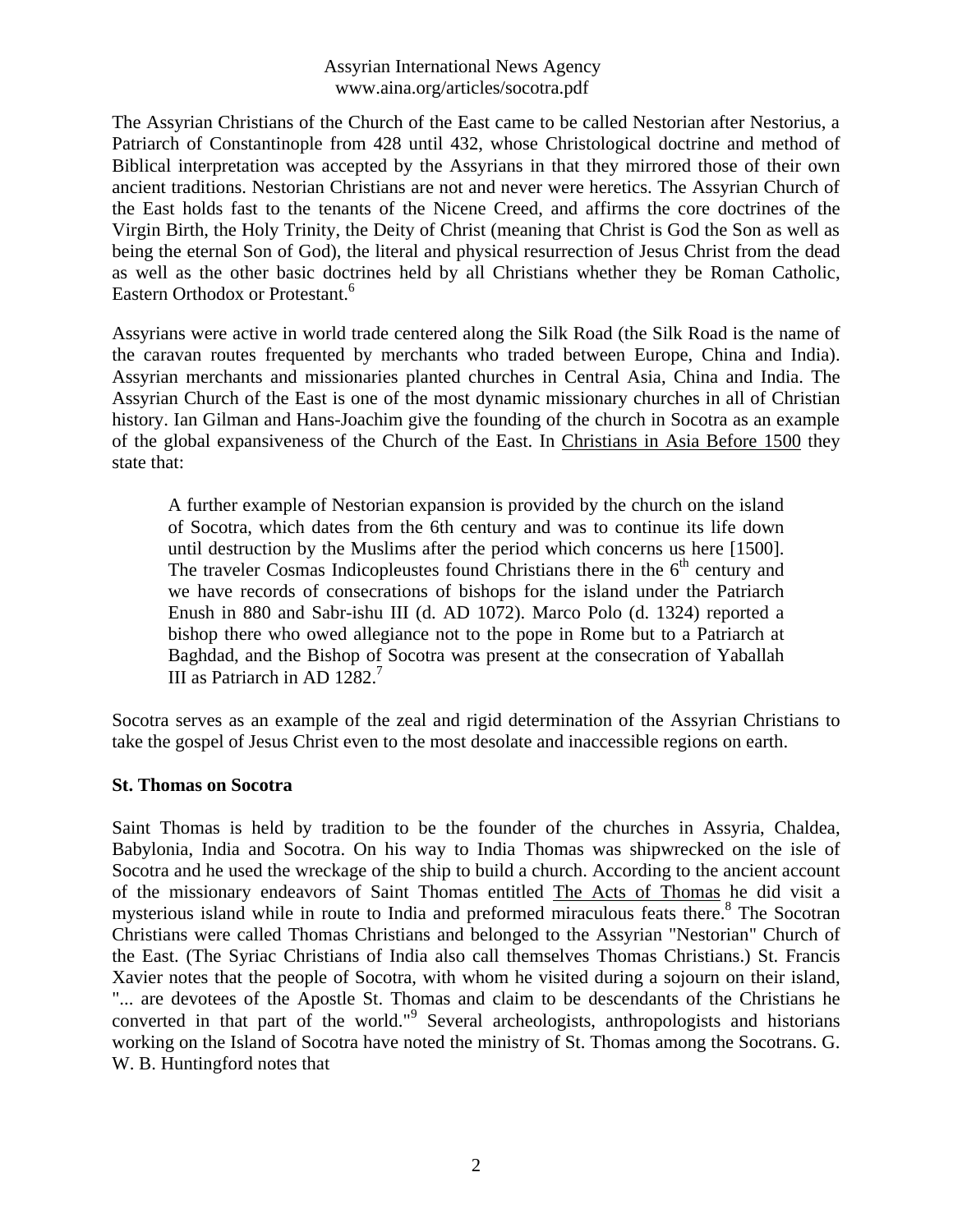The inhabitants seem always to have been a mixed people. Some of them at one period were Christians, converted it was said by St. Thomas in AD 52 while on his way to India. Abu Zaid Hassan, an Arab geographer of the  $10<sup>th</sup>$  century, said that in his time most of the inhabitants of Socotra were Christian... but by the beginning of the  $16<sup>th</sup>$  century Christianity had almost disappeared. leaving little trace but stone crosses at which Alvares said the people worshipped...However, a group of people was found here by St. Francis Xavier in 1542, claiming to be descended from the converts made by St. Thomas...<sup>10</sup>

## **Travelers Accounts of the Assyrian Christian community of Socotra**

Socotra is a land of myths and legends. The Phoenicians believed Socotra to be the abode of the Phoenix, a mythical bird believed by the ancients to fly from Socotra to Heliopolis in Egypt once every 500 years to rejuvenate itself in a sacred flame. Herodotus, Pliny the Elder and Diodorus of Sicily mention Socotra in regards to this legend. The description of Socotra by Diodorus of Sicily however, does contain authentic details about the island.<sup>11</sup> Later Arabs believed the island to be the dwelling place of the *rukh*, or roc, the mythological gigantic bird that has a prominent place in the voyages of Sinbad the Sailor.<sup>12</sup> The Pharaohs of Egypt also sent expeditions to Socotra to acquire Myrrh which was then as costly as gold.<sup>13</sup>

In ancient times Indians traveled to Socotra. They gave the island its name which is Sanskrit for "Island abode of Bliss". According to Shipbuilding and Navigation in Ancient India

In those days India had colonies, in Cambodia (Kumbuja in Sanskrit) in Sumatra, in Borneo, Socotra (Sukhadhara) and even in Japan. Indian traders had established settlements in Southern China, in the Malayan peninsula, in Arabia, in Egypt, in Persia, etc. Through the Persians and Arabs, India had cultivated trade relations with the Roman Empire. $^{14}$ 

These trade relations enabled St. Thomas to evangelize Socotra and India.

Alexander the Great is believed to have conquered the island of Socotra in order to have the aloe for his army. A Greek presence continued up past the time Socotra was converted to Christianity. Socotra is rich in myrrh and aloes. Ancient peoples recognized medicinal value of aloe. Aloe and Myrrh were even used to anoint the body of Jesus the Christ upon his removal from the cross. Socotra continues to supply the world with aloe as it did in ancient times.<sup>15</sup>

The Periplyus of the Erythraean Sea is an ancient Greek mariners manual from around the year 60 AD. This book shows that Greek sailors knew the island and it is thus entirely possible that Thomas could have made his journey there. The missionary endeavor of St. Thomas to Socotra and India is believed to have taken place in 52 AD. The author of The Periplyus of the Erythraean Sea describes Socotra by saying,

There is an island...it is called Dioscorida [meaning Socotra], and it is very large but desert and marshy...the inhabitants are few and they live on the coast towards the north, which from this side faces the continent. There are foreigners, a mixture of Arabs, and Indians, and Greeks, who have emigrated to carry on trade there.<sup>16</sup>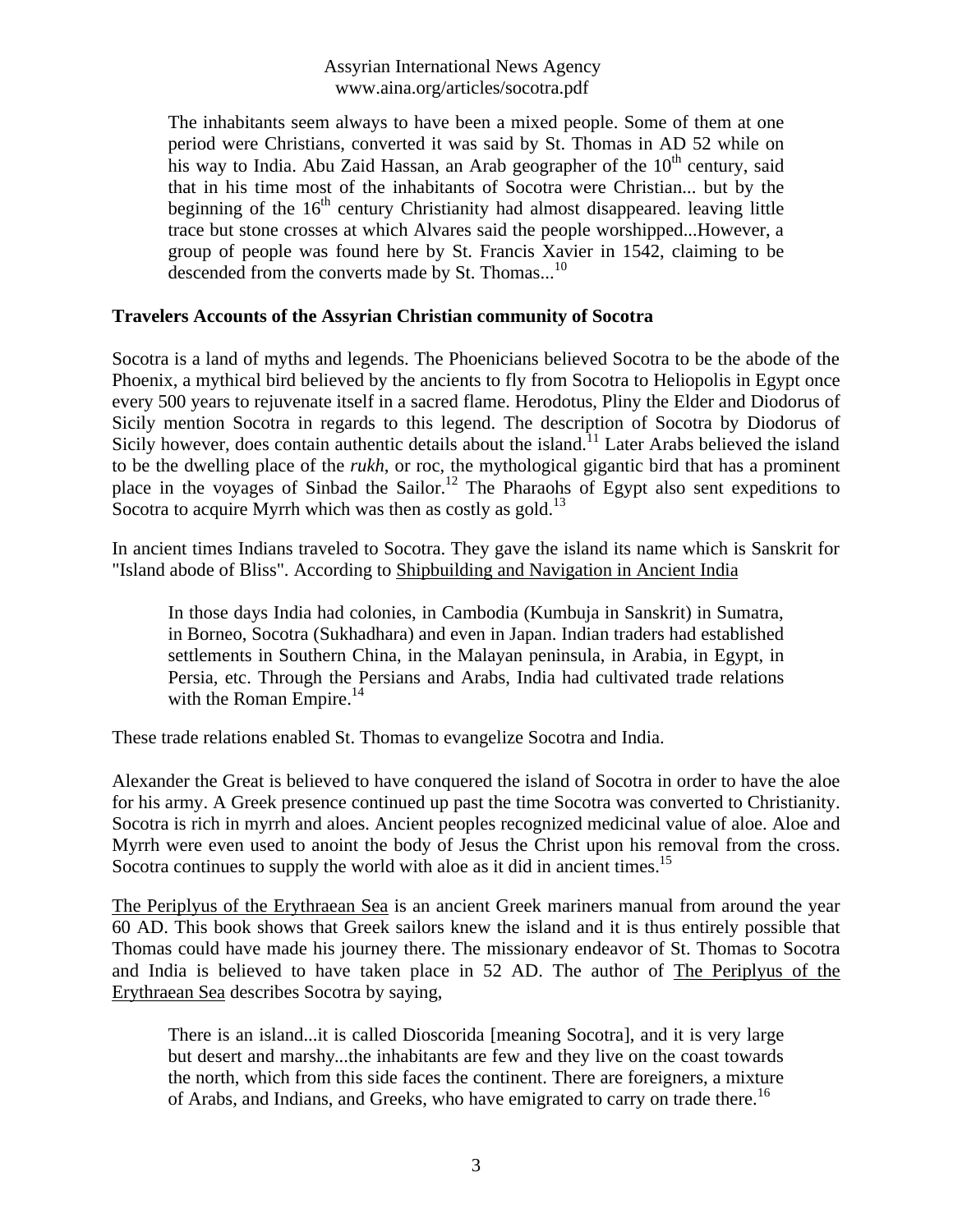An important early Christian leader who was himself most likely a Socotran was Theophilus. Unfortunately he was also a heretic. He is also known as Theophilus the Arian and Theophilus the Indian. (Until the voyage of Columbus the Indies from the European viewpoint included East Africa and the islands in the Indian Ocean as well as India proper.) Theophilus was an adherent of Arianism, a heresy that was widespread through the church for centuries. Arius, the originator of this pernicious fallacy, denied the Holy Trinity and the Deity of Christ. Samuel Hugh Moffett describes the ministry of Theophilus and his missionary journeys that took place in 354AD. He states

Theophilus "the Indian" a native of the islands in the Arabian or Indian Ocean ...was held in Rome as a hostage, converted to Christianity, and was sent by emperor Constantinius on an embassy that included visit to Arabia, to his homeland in the islands, and to "other parts of India."<sup>17</sup>

Cosmas the Indian Voyager, called Indicopluestes, was a Nestorian Christian from Alexandria in Egypt. He was a merchant and traveled widely. He wrote a twelve volume work recounting his travels entitled Tropographis Indica Christiania , which translated is A Christian Topography of the Whole World. He wrote this work in 536 AD recollecting his journeys he made throughout the Indian Ocean, in Ethiopia and the coasts of India in 522 AD. He describes the Assyrian Church firmly established and growing throughout the world saying;

We found the church...very widely diffused, and the whole world filled with the doctrine of Christ, which is being day by day propagated, and the gospel preached over the whole earth. This I have seen with my own eyes in many places and have heard narrated by others. I, as a witness of the truth can relate...<sup>18</sup>

Cosmas goes on to mention the Assyrian churches in Sri Lanka and Kerela, India. He then continues, "...and in the place called Kalliana (Quilan) there is a bishop usually ordained in Persia, as well as in the isle of Dioscoris (Socotra) in the same Indian Sea...You will find priests ordained in Persia sent there, there are also a number of Christians."<sup>19</sup> So by the early 500s we have an account by a member of the Assyrian Church establishing the fact that by that time 'Nestorian' Christianity had been firmly established on the Island of Socotra.

The famous Venetian traveler Marco Polo (1254-1324) accuses the Socotrans of having the supernatural ability to control the weather and to cause shipwrecks. He wrote of Socotra saying:

The inhabitants [of Socotra] are baptized Christians and have and archbishop...I should explain that the archbishop of Socotra has nothing to do with the Pope at Rome, but is subject to an archbishop who lives at Baghdad [meaning the Patriarch of the Assyrian Church of the East]. The archbishop of Baghdad sends out the archbishop of this island; and he also sends out many others to different parts of the world, just as the Pope does...I give you my word that the Christians of this island are the most expert enchanters in the world. It is true that the archbishop does not approve of these enchantments and rebukes them for the practice. But this has no effect, because they say that their forefathers did these things of old and they are resolved to go on doing them. And the archbishop cannot override their resolve. $20$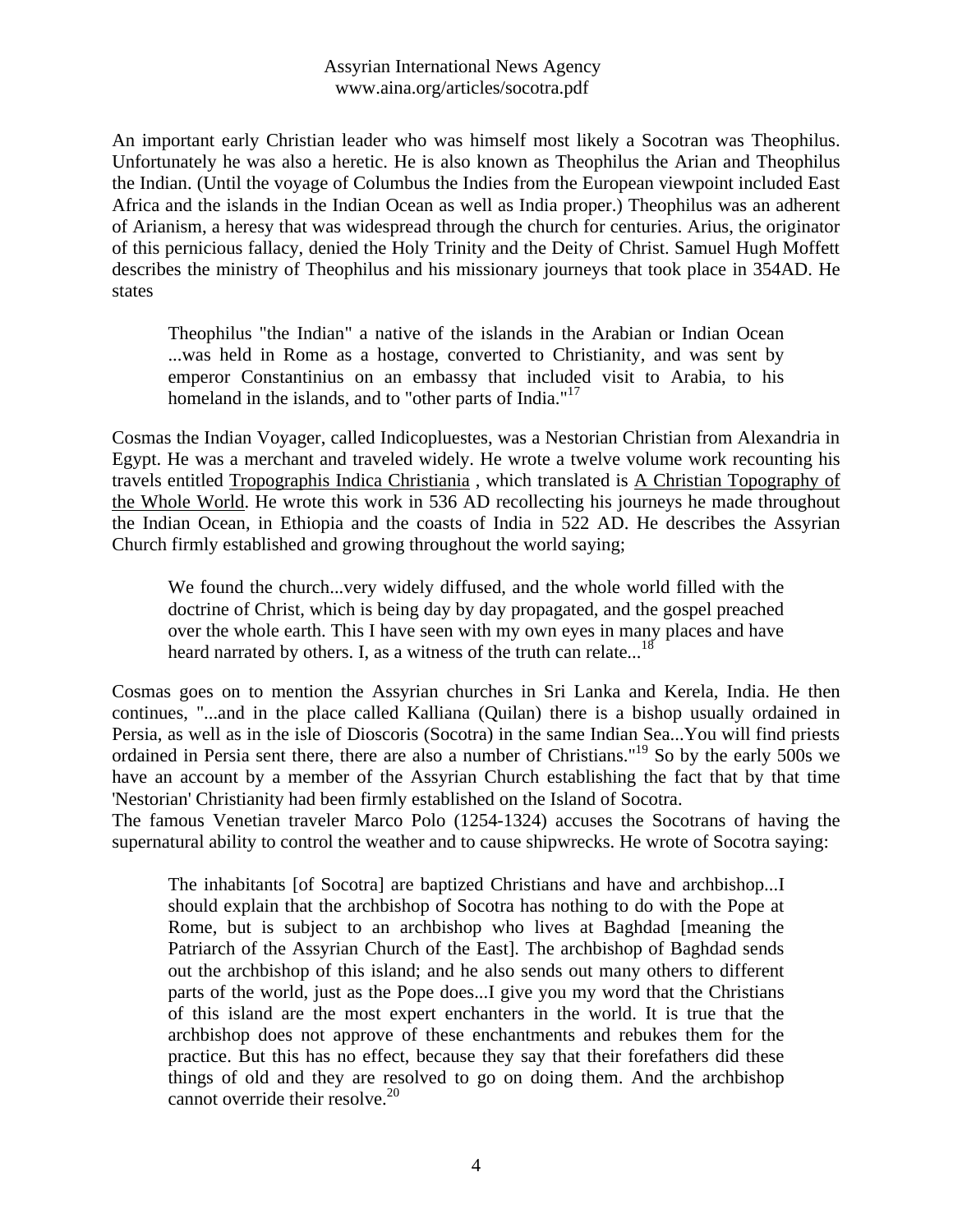Arab accounts also describe witchcraft and sorcery as being prevalent among the Socotrans.

Afonso the Great, (also known as Afonso de Albuquerque) who lived from 1453 until 1515, was a Portuguese admiral and founder of the Portuguese Empire in the East. He captured Socotra from the Muslims and established Portuguese rule over the island. The memory of the Portuguese lives on among the Socotrans who have many legends about their Portuguese era. The language of Portugal also influenced the vocabulary of the Socotran language. The Portuguese saw themselves as liberators of the Christian Socotrans from Islamic persecution. The Socotrans came to look upon the Portuguese as foreign oppressors so much that they came to prefer Arab rule to Portuguese rule, especially after the Portuguese attempted to force them to adopt European Roman Catholic practices. An early Portuguese report on the island of Socotra was provided for Dom Manuel I, King of Portugal in 1505 by Diego Fernandes Pereira. Near the same time Martin Fernandez de Figuera of Salamanca wrote of the Socotran Christians with whom he dwelt for four months. Nicolau de Orta Rebelo noted that all the Socotran men were named Thomas and all of the women were named Mary. In 1527 Martin Alfonso de Melo remarked that there were many Christians on Socotra.<sup>21</sup> In 1541 Portuguese Admiral Dom Joao de Castro stated that, "the Socotrans revere the Gospel. They say that they were introduced to it by the blessed apostle St. Thomas through whom they proclaim our religion. There are many churches all over the island, each crowned with the cross of the Most High."<sup>22</sup>

Saint Francis Xavier (1506-1552) is one of the most important early Roman Catholic missionaries to the Far East. In regards to Socotra and it's Christians he said

The natives esteem themselves to be Christians and are very proud of it. They can neither read or write, possess no books nor other sources of information, and are very ignorant. But they have churches, crosses, and ritual lamps, and in each of village there is a caciz, who corresponds to a priest among us. Having no bells, they summon the people to services with wooden clapers, such as we have during Lent. $^{23}$ 

Other travelers contradict the statement of St. Francis and noted that the Socotrans did possess books written in Syriac characters. St. Francis and other Catholic travelers probably exaggerated the level of ignorance of the Socotrans. This is probably an exaggeration due to the contempt with which the Catholics until very recently have held members of the Assyrian Church who they viewed as 'vile and pestilent Nestorian heretics'. It should be borne in mind that Francis Xavier himself recommended that the Holy Office of the Inquisition should be activated in India to deal with the Assyrian Christians there.

An example of the hatred of the Roman Catholic towards the Assyrian Christians is their forced conversion of members of the Church of the East in India and in Socotra. Francis M. Rogers notes in The Quest for Eastern Christians that

In the mid-1500s an adaptation of a letter from King Joao III to Pope Paul III was published in both Italian and French editions. It summarizes the conversions affected under Portuguese auspices from Socotra to Moluccas, reports military reverses in Ethiopia, and mentions St. Francis Xavier. It speaks of the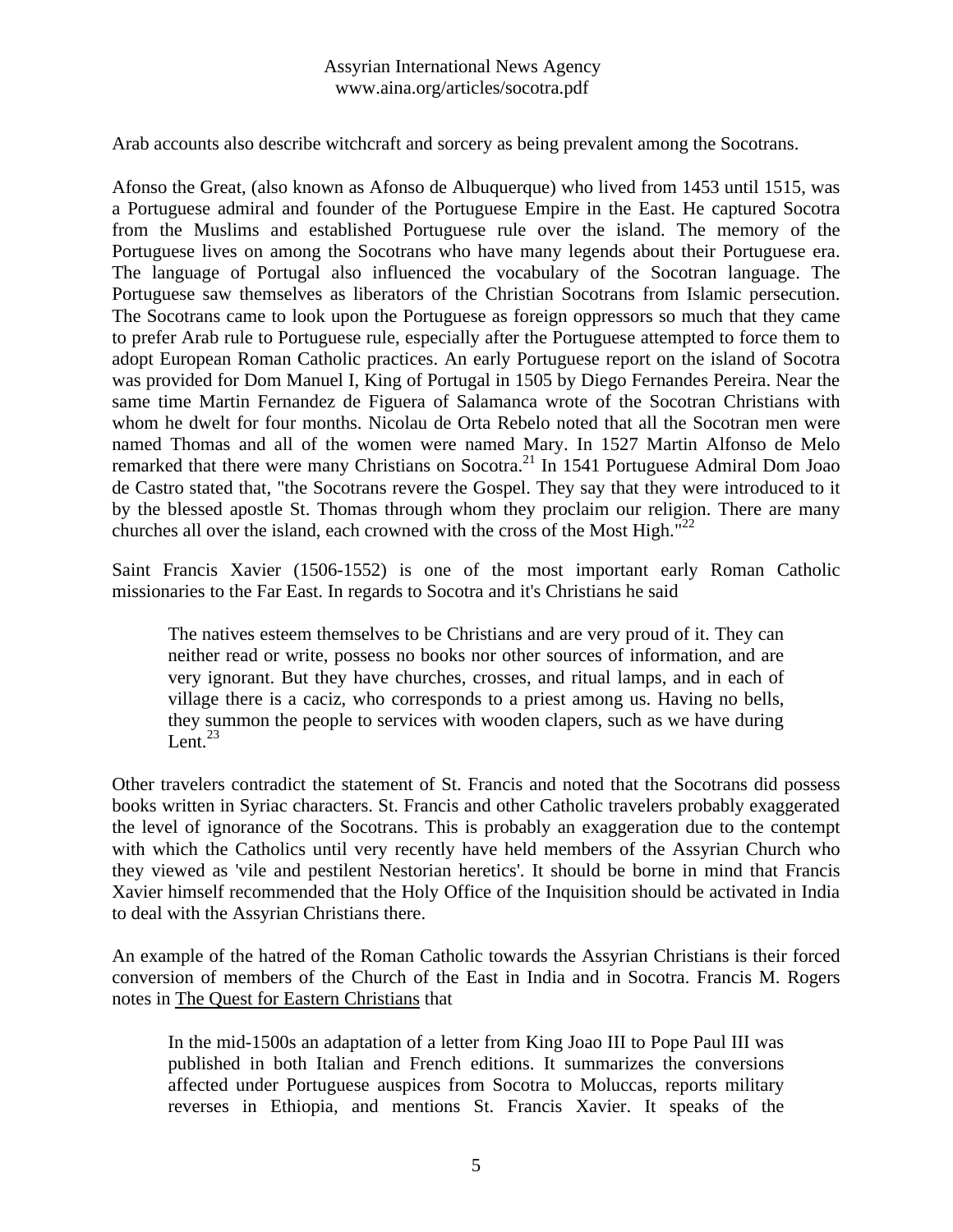"conversion" of the St. Thomas Christians in a manner suggesting the same classification as Saracens [Muslims] and pagans.  $24$ 

Arabs also wrote important accounts of the Nestorian Christians of the Isle of Socotra. In 1488- 1489 Ibn Magdid commented that Socotra was a Christian island ruled over by a woman. Al-Masudi, the famous Arabic geographer, wrote an account of the island. He died in 956 AD. Al-Hamdani, another Arabic geographer, wrote of Socotra and its Christians. He mentions monks being on the island. Al-Hammadi died in 945 AD.<sup>25</sup> Yaqut writing in the thirteenth century described the inhabitants as "Christian Arabs".

Yaqut al-Hammadi also notes that some of the Nestorian Christians of Socotra were

Greeks and says,

The Masih, son of Maryam [Jesus Christ] appeared -- peace be upon him -- and the Greeks who stayed there [on the Isle of Socotra] adopted Christianity and remain Christians until the present time. Allah knows that there is no other place in the Universe except Socotra Island where there would live a population of Greeks which would retain its lineage without having anybody else mix with it.<sup>26</sup>

Ibn Battutah (1304-1369), the famous Arabian traveler, also traveled by the Island of Socotra.<sup>27</sup> Later England attempted to dominate Socotra because of its strategic location. In 1886 Socotra became a British Protectorate. During de-colonization Socotra was given to Yemen. In Socotra, the Island of Dreams Ibrahim Al-Ashwami and Abdul Wali Al-Muthabi state that Socotra's "strategic importance...rises from the fact that its location is in the mid-center of all Arab and African coasts, related to Asia and Africa continents."<sup>28</sup>

# **The Land That Time Forgot**

Socotra is also called Asqo'tra, Sou'qatra and Soqotra. Other spellings include Suqutra and Socotora. The names derives from the Sanskrit word Sukhadara or Dripa Sukhadara which means 'Island abode of Bliss' The Ancient Greeks called it Dioskourdiou or Discordia. Socotra is also called the Isle of Mists and the Island of the Dragon's Blood Tree. The Socotra Archipelago consists of Socotra and three outlying islands, Abd al-Kuri, Samha and Darsa. Socotra is the home of rare liquid products frankincense, black oblillnum and Dragons Blood. It exports aloes and herbal remedies. Socotra is the largest island in the Arab World. The deep waters of the Gulf of Aden and the Indian Ocean surround the island yet the waters immediately around the island are shallow and infested with sharks and pirates.

Socotra is an extremely isolated island due to the monsoon winds that make it impossible to reach for half of the year. Due to its isolation unique plant life lives there, life-forms survive there that became extinct elsewhere in the world tens of thousands of years ago. The best article on the island of Socotra is Soqotras Misty Future written by Diccon Alexander and Anthony Miller and published in the July 1995 edition of New Scientist. This article is available on the Internet on the Royal Botanic Garden of Edinburgh Soqotra page. This site features an awesome virtual reality tour of the island through several panoramic photographs that gives a 360-degree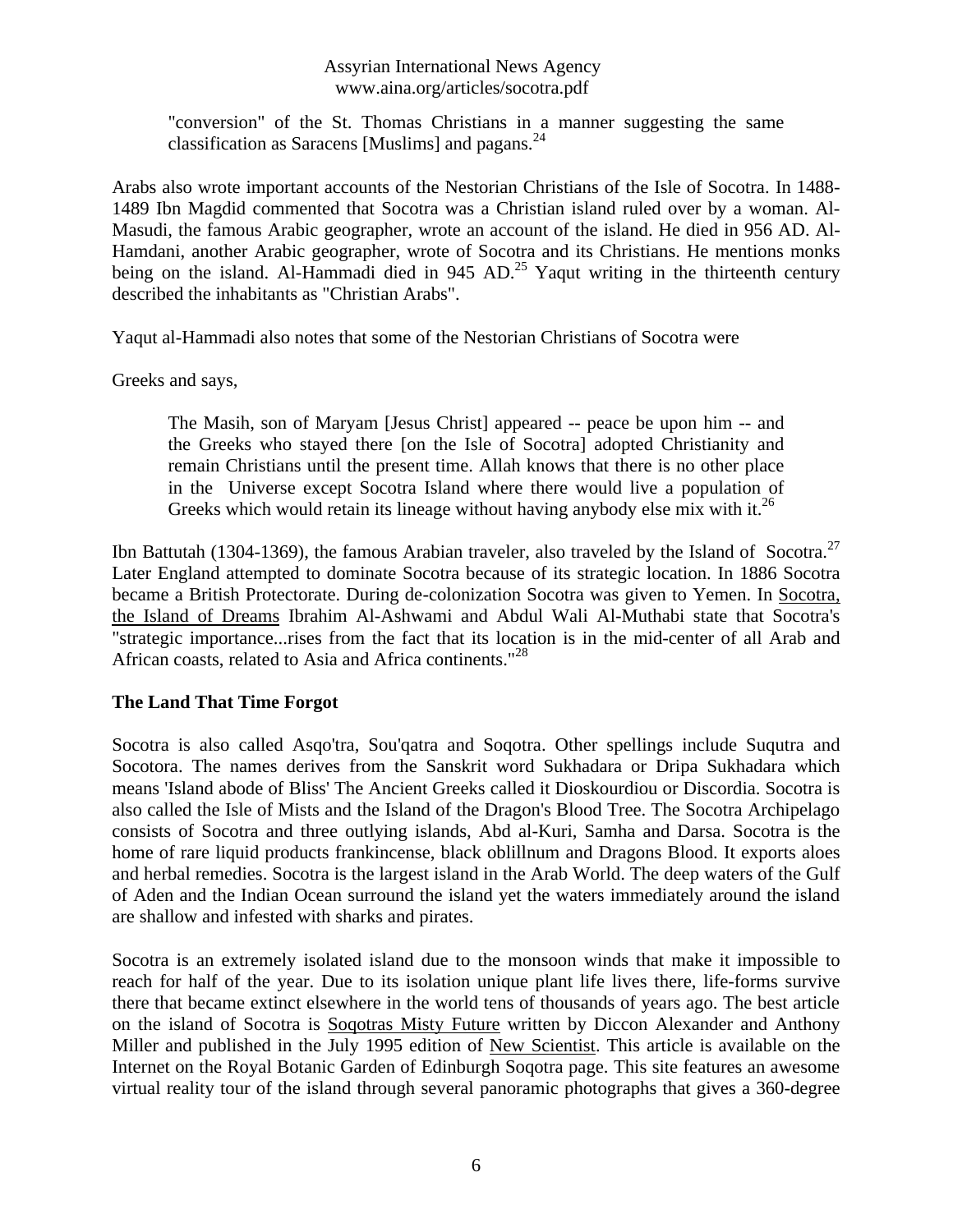view in which you can zoom in and out of with close-ups.<sup>29</sup> Dr. Robert Mill of the Royal Botanic Garden in Edinburg Scotland wrote me and said, "The small Indian Ocean island of Socotra contains one of the richest and best preserved dry tropical floras in the world, over one third of the plant species and endemic and it is internationally recognized as a centre of exceptional biodiversity."<sup>30</sup> The United Nations declared in Soqotra: Proceedings of the First International Symposium on Soqotra Island: Present and Future, "The Island of Socotra is undoubtedly a most precious natural asset. It has been nominated as a 'World Heritage Site' and as a 'Man and Biosphere Reserve'. It has a rich and unique biodiversity that is unrivalled in the Indian Ocean and in the Arabian Region". 31

Socotra is often compared to the Galapagos, the South American island whose unique wild life provoked Charles Darwin to invent the theory of evolution. The World Wildlife Federation declared, "The Socotran Archipelago has such a unique assemblage of animal and plant species that it has been described as an Arabian Eden. The islands are known for their plant diversity, including the dragon's blood tree and a variety of succulents...While currently relatively pristine, the ecoregion has had along history of human occupation and over 50 endemic plants are listed on the IUCN Red List of Threatened Species. The Socotran Archipelago remains vulnerable to increased human activity and tourist and industrial development."<sup>32</sup> Strange animals have also been found on Socotra.

The Socotra Kurst Project has reported the recent discovery of more unusual life forms discovered by speleologists, including that of long tailed bats.<sup>33</sup> Socotra's plants, which are living relics of the prehistoric world, are often described as 'most bizarre' as 'weird vegetation' and 'grotesque'. There are also many examples of gigantism in these relics of ancient flora. The most important odd plants are the Dragon's Blood Tree, also known as the 'inside out umbrella tree', and the grotesque bottle shaped Adenium tree. Socotra was a forgotten island until Quenton Cronk's botanic expedition in 1985. Diccon Alexander noted that, "Off the Horn of Africa lies the forgotten island of Socotra, for centuries home to some of the worlds most bizarre plants...Relics of ancient species are so abundant that the island looks like most people's idea of a prehistoric world"<sup>34</sup> or a strange other-worldly landscape created by a more imaginative writer of science fiction. He further states that, "Until at least 10 million years ago Socotra was part of the African mainland and before that a part of the African-Arabian tectonic plate. Today the ancestors of plants from these ancient landscapes and still be found growing on the island."<sup>35</sup>

The island is approximately 72 miles long and 22 miles across from north to south, and it lies over 500 miles south-east of Aden and about 300 miles from Mukalla, port of the Hadramawt. The island of Socotra lies in the Indian Ocean near the ancient sea routes from the Red Sea to India and East Africa. Travelers and scholars have long considered it to have great archeological potential. Socotra has also been a source of interests to linguists; in addition there is a wealth of material for specialists in the fields of botany and ornithology.<sup>36</sup>

#### Flora of the Arabian Peninsula and Socotra Volume I by A. G. Miller and T. A.Cope relates that;

The Socotra archipelago consists of four islands-Socotra, 'abd al Kuri, Semhah and Darsa-situated in the northern part of the Indian Ocean due east of Somalia... the climate of Socotra is influenced by both SW and NE monsoons. The SW monsoon blows from April until October bringing hot, dry winds which are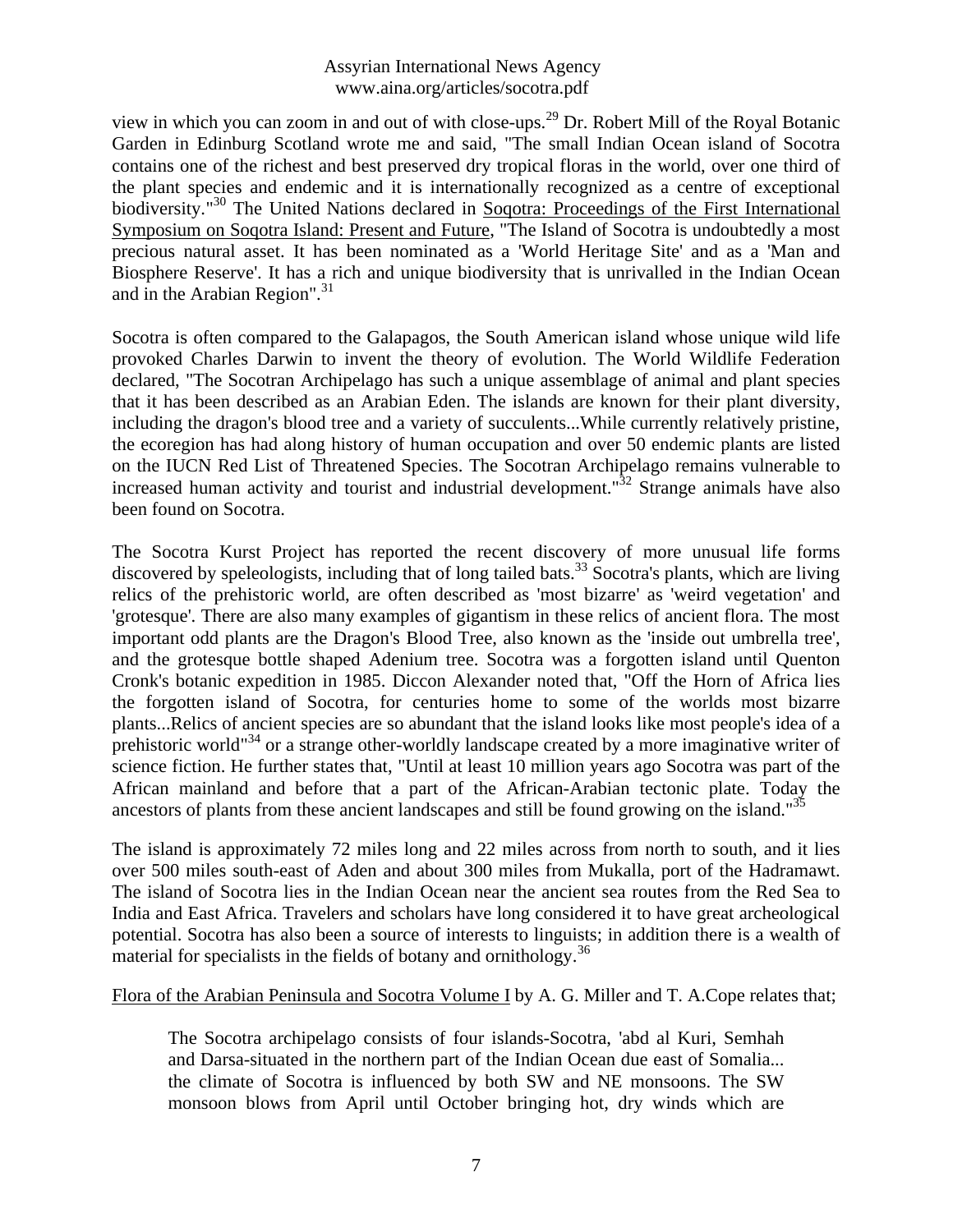generally desiccating but bring a little orographic rain to the mountains. Most precipitation occurs from November to March; during this period the SW winds are replaced by much lighter rains from the NE... Rainfall is very sporadic and in some years the costal areas receive none. Average measurements for the plain are around 150 mm and the mountains probably receive around 500 mm. Most rain falls in winter. The mountains are frequently shrouded in clouds and heavy dews are common.<sup>37</sup>

Topographically the island can be divided into 3 main zones; the coastal plains, the limestone plateau and the Hagghier Mountains.

According to AYTTA (The Association of Yemen Tourism and Travel Agencies) the best period to visit the island is from 15 October until15 May. The winds sweep some parts of the island in the remaining period of the year.<sup>38</sup> According to Island of the Dragon's Blood

It was a rugged country, with an overall limestone plateau averaging 1,500 feet in height, through which projected a central mountain range, the Haggier Massif, reaching nearly 5,000 feet. These mountains constituted one of the oldest land structures in the world and had been an ark of refuge for many strange and primitive forms of plants and lower animal life, found nowhere else. Frankincense, myrrh, dragon's blood, cucumber and pomegranate trees grew there, ...People lived on this island and they were of two sorts: on the coast were a mixed lot of Arabs and Africans; in the mountains lived the true Sokotri, who were aboriginals isolated on the island "from time immemorial", living in caves, talking a unique language that nobody knew, subsisting on dates and milk.<sup>39</sup>

#### **The Socotra Tribesmen**

Socotrans speak a Semitic language distinct from Arabic. It is called Soqotri. The Enchanted Island: Socotra Reveals Its Secrets it is mentioned that,

The traditions of the Socotran natives differ from those of other Yemenis in that they are influenced by all of the nearby major regions: the Arabian Peninsula, the Horn of Africa and India. The Socotran people have their own language, which is a holdover from the ancient Himyaritic language. They share this language or variations of it with the people of Al-Mahara in Yemen and Dhofar in Oman.<sup>40</sup>

The Socotrans are impoverished and isolated. The population of Socotra is estimated to between 20,000 and 80,000. Many of the mountain dwellers are troglodytes, living in caves. The coastal people are fisherman and pearl divers and are of African origin. They live in shacks made from palm leaves and tree limbs. Arab nomads dwell in the wadis. The Bedouin are shepherds and subsistence farmers.<sup>41</sup> There is racial diversity on the island. White Arabs live in the mountains and some Negroes live on the coast. Tribal culture there is so strong that the people cannot even chop down a tree without consulting the tribal counsel. Socotra is isolated and inaccessible. Its people manage to eke out a wretched and poverty stricken existence. Socotrans are largely cut off from the rest of the world for five month of the year. Indian Ocean monsoon storms whip up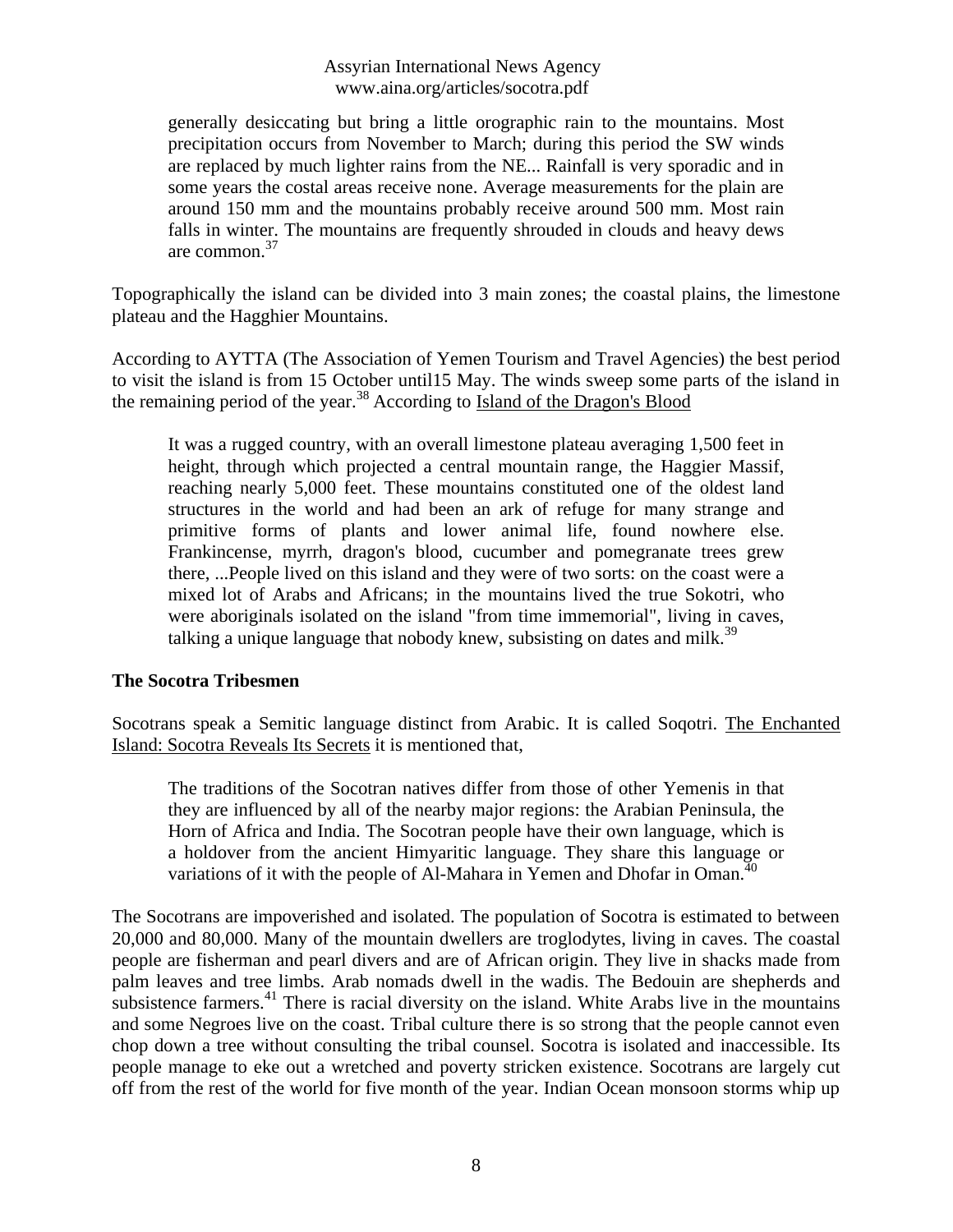violent seas making it impossible for the island to be resupplied by sea. (Socotra is usually reached by *Dhow*, an Arab sailing boat, from the coast of Yemen).<sup>42</sup> The winds also make it dangerous to be reached by plane or helicopter.

## **The Assyrian Christians of Socotra**

What were the practices of the Socotran members of the Church of the East? They recited the Syriac liturgy and memorized it even though they didn't understand the language. According to Douglas Botting

On this outpost of the Arab world a race of people impervious to the great tide of Islam, who had retained some remnants of the Christian faith for nearly a thousand years after the birth of Mohamet. But such remnants had been strangely corrupted. As one Portuguese ship's writer had noted in the sixteenth century: "The Socotrans call themselves Christians but lack instruction and baptism, so that they have nothing but the name of Christians..." At this time the Socotrans still revered the cross, placing it on altars and hanging it round their necks. Every village had a minister who repeated prayers antiphonetically in a forgotten tounge [probably Edessan Syriac], scattering incense. Words like "Alleluia" often occurred and instead of ringing bells they shook wooden rattles. A century later a Carmelite friar, P. Vincenzo, observed the last vestiges of Christianity on Socotra. The people, though they still professed Christianity, had no real knowledge and practiced a strange jumble of rites-they sacrificed to the moon, abominated wine and pork, circumcised, regarded the Cross with ignorant reverence and carried it before them in processions. They assembled in their low, dark, dirty churches three times a day and three time a night. They burned incense, and anointed their altars with butter. Placing a Cross and candle on top of them. Witchcraft was practiced, and the people often committed suicide in old age. Each family had a cave in which it buried its dead. They were all strictly monogamous.<sup>43</sup>

The continued rejection of the Islamic practice of polygamy is probably the only Christian custom preserved by the Socotrans.<sup>44</sup>

Are there old books and are archeological remains pertaining to the Assyrian Church in Socotra? There are remains of churches and shrines and there are several inscriptions bearing the cross. Christian burial was practiced by the Socotrans. In Socotra: island of Tranquility the discovery of Christian tombs is described in the following manner.

Caves in the limestone rocks have been filled with human bones from which the flesh had previously decayed. These caves were then walled up and left as charnel houses, after the fashion still observed in the Eastern Christian Church. Among the bones they found carved wooden objects that looked as if they had originally served as crosses to mark the tombs...<sup>45</sup>

Most Christian remains have been destroyed by Muslem extremists. Several books deal with archeological excavations that have been undertaken on the island.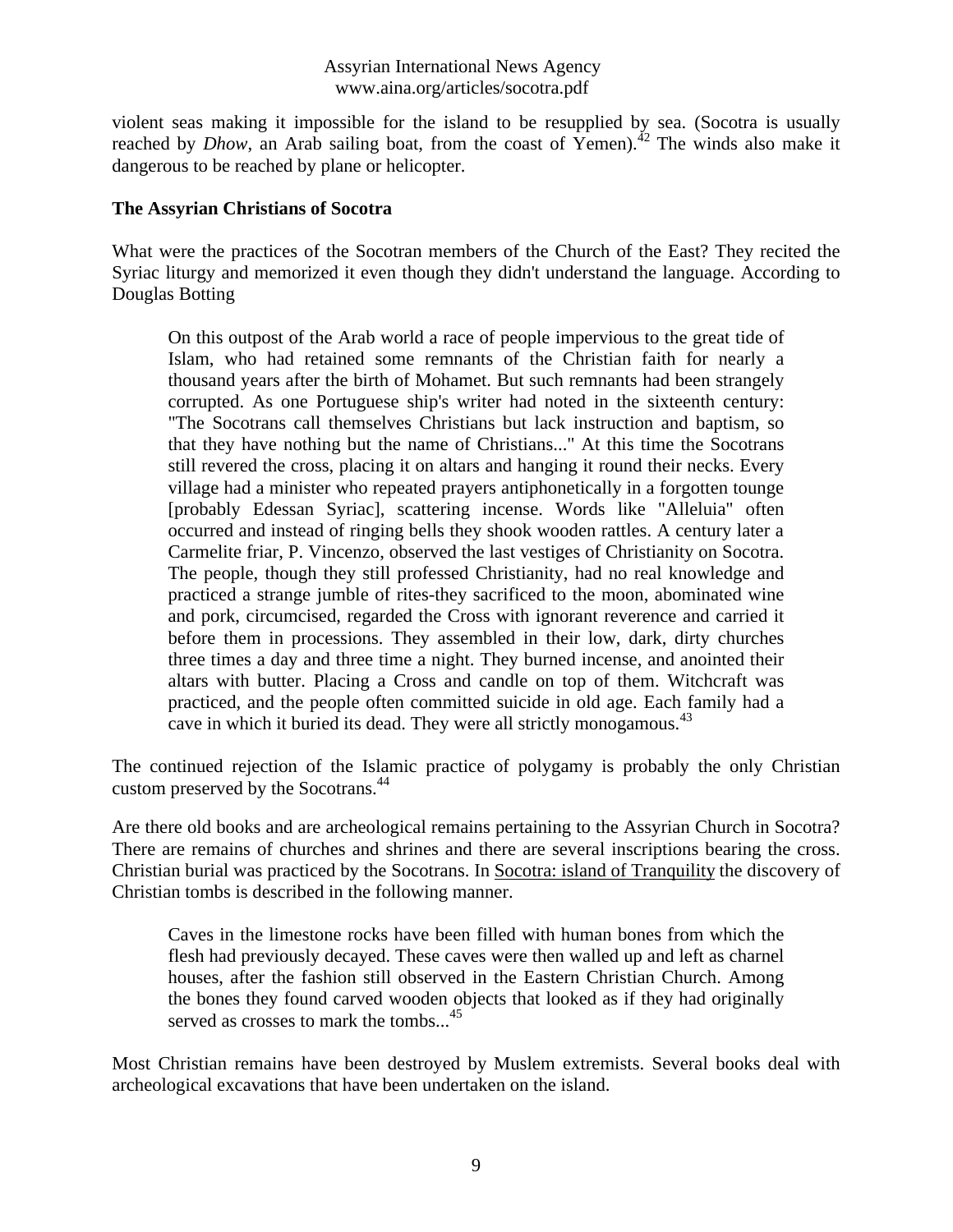Douglas Botting in Island of the Dragon's Blood

We found traces of this past Christianity on the island. Not in the beliefs of the people but in the enigmatic stone remains dotted all over the island...There was nothing about these buildings which indicated that they were specifically Christian but they were much larger and more elaborate than the houses of the present-day Bedouin, and it seemed reasonable that they were the work of a more energetic and technically advanced people-in fact, the Christian ancestors of the came-dwellers of today...Here they sat chanting in choir alternately the uncomprehended language [Syriac], repeating three times a day the strange warped vestiges of the faith their ancestors had been taught by Thomas.<sup>46</sup>

Islamic fanaticism brought to the people of Socotra, as it has in many other places, a great decline. Many structures bearing Christian symbolism have been defaced. Ruins that have been confirmed to be the remains of churches have been excavated by archeologists. Several inscriptions of crosses have been preserved. D. Brian Doe in Socotra: An Archeological Reconnaissance in 1967 reports excavations of churches and notes that

My aim was to visit Kalleesa, a name which here indicates a strong link (*ekklesia*, Greek) with a Christian Church, in this case presumably a very early one. However, if Kalleesa was a village, the name could have also been vested in the district. One might wonder is the families in this area represent the descendents of those people...who, under the guidance of St. Thomas are thought to have built the first Church in Socotra...<sup>47</sup>

Researchers have tried to search out ancient Syriac manuscripts on Socotra. In Socotra: Island of Tranquility Brian Doe describes his failed attempt.

At as late a period as when the Portuguese visited Socotra they found on it books, written in the Chaldean character [the East Syrian Syriac script]. I hoped consequently to be able to procure some manuscripts or books that might serve to throw light on the history of the island; but in answer to repeated inquiries regarding such, I was assured that some, which they acknowledge to have possessed they left in their houses when they fled into the hills, and that the Wahhabees, during their visit, destroyed or carried them off. The former is most probable, as these sectaries, in the genuine spirit of Omar's precepts, value only one book. $48$ 

#### **The Demise of the Church of the East on Socotra**

According to Bethany world Prayer Center

The Socotrans remained faithful to their [Christian] beliefs as late as 1542, when St. Francis [Xavier] visited them on his way to India. Sadly, by 1680, Christianity was virtually extinct, due to oppression by the Arabs and the neglect of the Nestorian patriarchs to support the mission on the island.<sup>49</sup>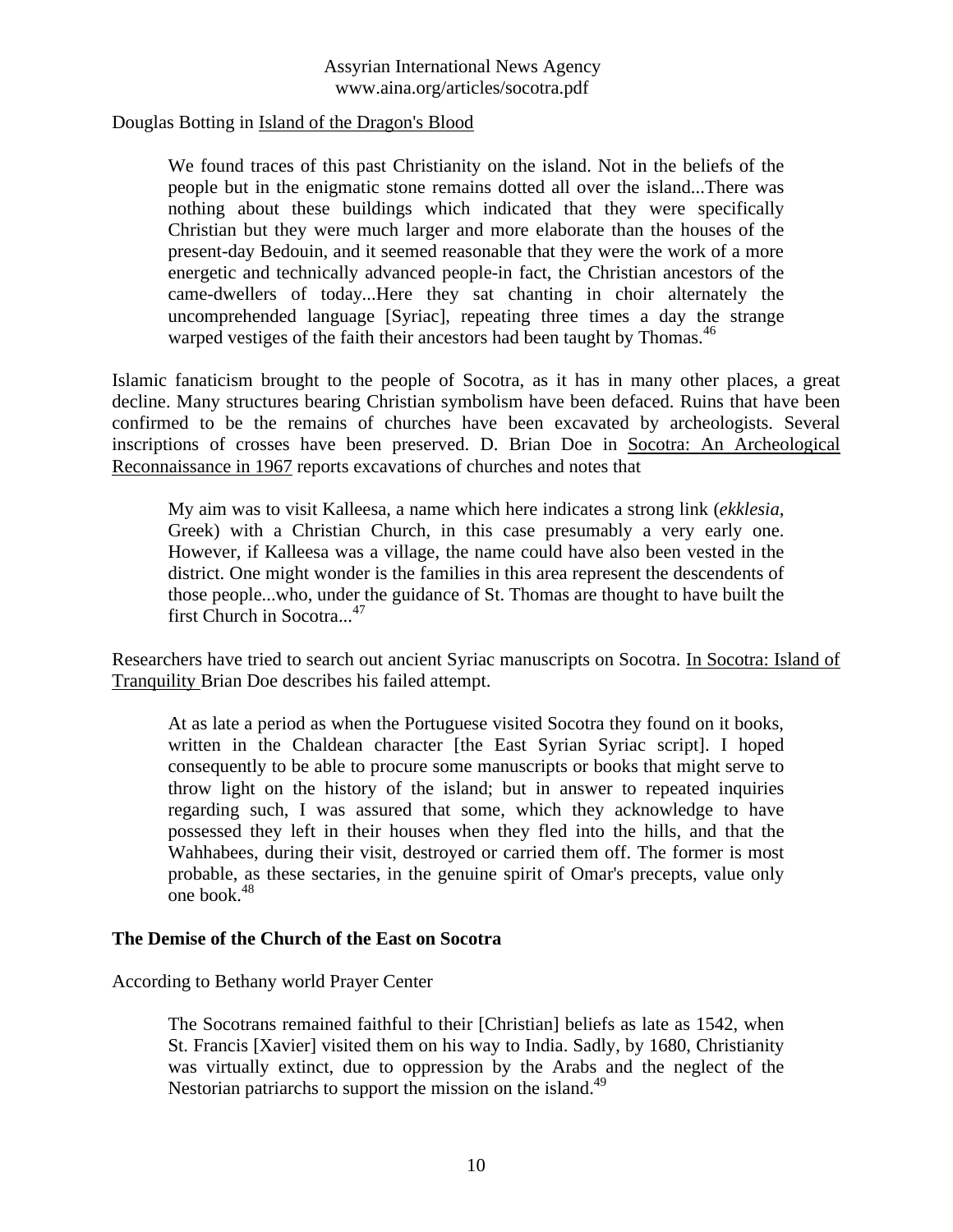The patriarchs are not entirely to blame due to the crisis and persecution they were facing at the time they were unable to support the mission. The Socotrans continued devotion to their Christian identity while they had neither ecclesiastical leaders nor religious education is to be admired. Despite the isolation and loss of contact with it's mother church, the Socotrans remained committed to their Christian identity. It took an armed attack by Muslim fanatics from Arabia to deal the deathblow the Nestorian Church on Socotra.

## According to Vitaly V. Naumkin in The Island of the Pheonix: An Ethnographic Study of the People of Socotra .

In the Mid-17<sup>th</sup> century there were still traces of Christianity on Socotra, according to Vincenzo , and Carmelite monk and Samuel Purchas...In 1800 the Wahhibis landed on Socotra, destroying the cemetery and the churches in the coastal area around Hadiba and establishing control over the Muslem ritual by the inhabitants.<sup>50</sup>

Douglas Botting in Island of the Dragon's Blood states that, "The Bedouin [of Socotra] are well aware that their ancestors were Christian There is no indication of Christian practices at the present day." 51

The non-Arab Semitic island of Socotra is now ruled over by the Arabs of Yemen. In historical overviews of the island the disingenuous Yemenis omit any reference to the existence of Christianity on the island. Typically the Arabs not only discount the Socotrans former tenacious Christian faith but also their current distinct ethnic identity. The language is misleadingly described as "Arabian", (it may be 'Arabian' but it is not directly related to Arabic). Yemen Exploration Tours states that, "The inhabitants of the mountains...are nomads and descendants of an old South Arabian tribe speaking still the old Arabian dialect Soqotri related to the Mahri dialect." <sup>52</sup> These languages are not dialects of Arabic as implied but distinct Semitic languages. The Island is described as the largest island in the Arab world it would be more accurate to describe it as the largest non-Arabic island in the Arab world. Assyrians, Berbers and Kurds receive similar treatment in other parts of the Arab world. These ethnic minorities suffer their culture denigrated, their historical and cultural contributions ignored and their very existence denied. The cultures of the indigenous peoples are under serious threat in these lands. Also Christian artifacts that are discovered may be vandalized by Muslim fanatics. We should remember the fate of pre-Islamic antiquities in Afghanistan under the Taliban. This is why we must document our history so we can at least preserve records of it before Islamic extremists attempt to erase the memories. The Assyrians should begin a museum that documents the achievements of the Church of the East to serve this purpose.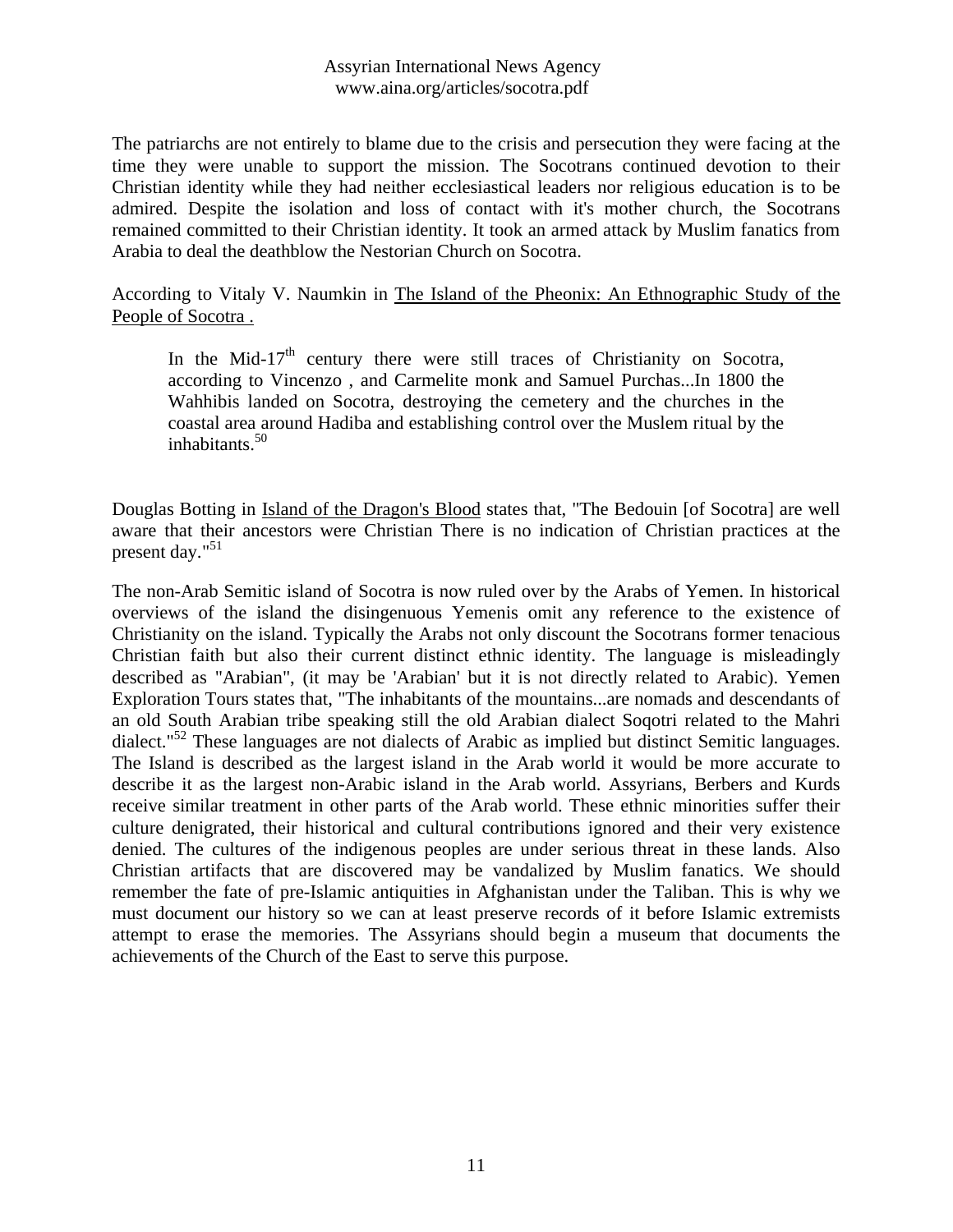## **Conclusion**

Currently Yemen is very welcoming to all scientists interested in doing field work on Socotra and may also welcome an Assyrian expedition, but the expedition if it ever sets off should be discreet and thorough in its documentation.<sup>53</sup> The prospects of finding additional remains are slim. Botting states

In 1800 the fanatical and puritanical south Arabian tribe, the Wahabees, attacked Socotra, destroyed tombs, churches, and graveyards on the coast around Hadibo, and terrified the Bedouin into formally accepting the Mohammedan faith.<sup>54</sup>

After his expedition in 1880 Professor Balfour declared

What has been done by this expedition is but a fragment of what is there to be accomplished...It happens that on this island within but three weeks' journey from England, there dwells a people whose origin is lost in myth, and of whose speech the true relations are undetermined, who according to received reports, having obtained some degree of civilization and embraced Christianity have gone back from their advance position to the lower state in which we now find them and thus present to us a feature of great interest to the history of mankind. There is now on Socotra alone a wealth of material for explanation and investigation, which would amply reward the work of another expedition.<sup>55</sup>

Though technological advances have reduced travel time drastically, his words hold true today, much work remains to be done on Socotra. Recently environmentalists, spelunkers, biologist, biochemists, algologists, ichthyologists, ethnologists, botanists, ornithologists, philologists and speleologists have descended on Socotra for various scientific pursuits. Assyrians should also support research to find and preserve relics from the past of the Church of the East.

#### **Special Thanks**

Special thanks to Johanna Sidey of the World conservation Monitoring Center, Dr. Robert A. Mill of the Royal Botanic Garden in Edinburgh, Scotland and Bette Craig of the Inter-library Loan Office of Sam Houston State University.

#### **Endnotes**

 $\overline{a}$ 

<sup>&</sup>lt;sup>1</sup> Matthew 28:19 "Go ve therefore and teach all nations, baptizing them in the name of the Father, and of the Son and of the Holy Spirit , teaching them to observe all things whatsoever I have commanded thee." See also Mark 16:15- 18 and Acts of the Apostles1:8. Scripture taken from The Holy Bible: 21st Century King James Version (KJV21) Copyright 1994 Duel Enterprises, Inc. Gary , SD 57237, and used by permission.

<sup>&</sup>lt;sup>2</sup> Concerning the missionary accomplishments of the Assyrian Church see Marin Palmer The Jesus Sutras: Rediscovering the Lost Scrolls of Taoist Christianity (Ballatine Wellspring, New York 2001) This is a good collection of Assyrian Christian texts discovered in China and Central Asia. It is useful but I take offense at Mr. Palmer calling the holy Church of the East "Taoist Christian". Mr. Palmer attempts to take a radical departure from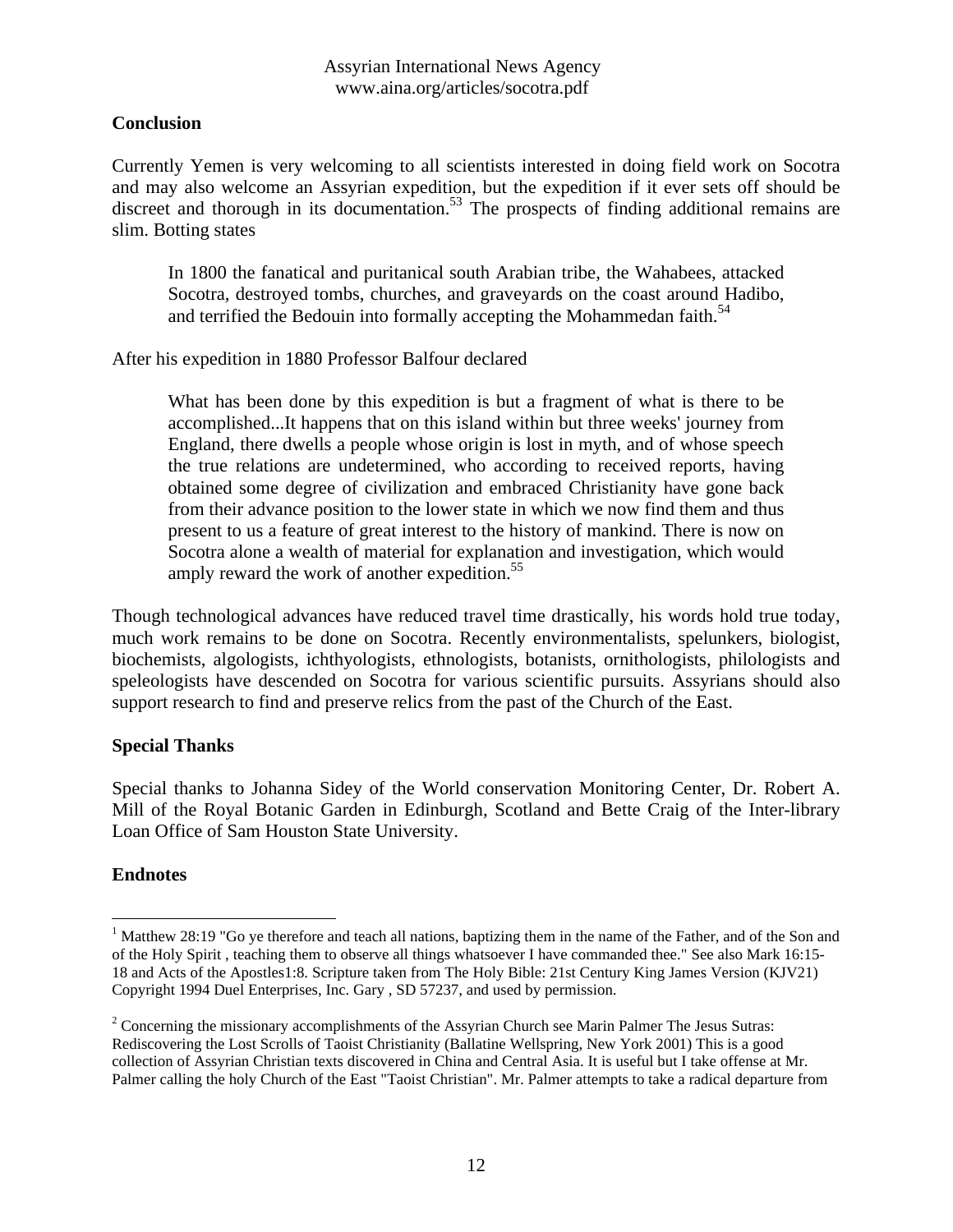$\overline{a}$ orthodoxy based on his misinterpretations of these texts. I will explore the 'Jesus Sutras' and the Assyrian Church in China and its contributions in an upcoming paper.

<sup>3</sup> Assyrians speak Neo-Aramaic today which is sometimes called Syriac yet distinct from Classical Syriac of Edessa. According to S. G. Pothan in The Syrian Christians "Aramaic was the language of Jesus Christ and his apostles. Syriac is a dialect of Aramaic and became the language of the mother church of Persia." S. G. Pothan The Syrian Christians of Kerala (Asia Publishing Company, New York 1963) p. 36 For more information about the Syriac Christian heritage see: W. Stewart McCullough A Short History of Syriac Christianity to the Rise of Islam (Scholars Press, Chiro, CA 1982) and also Sebastian P. Brock and David G. K. Taylor The Hidden Pearl: The Syrian Orthodox Church and its Ancient Aramaic Heritage Volume I: the Ancient Aramaic Heritage Volume II: The Heirs of the Ancient Aramaic Heritage Volume III At the Turn of the Third Millennium , the Syrian Orthodox Witness (Trans World film, Italia, 2001) accompanied with 3 videotapes.

<sup>4</sup> For the issues concerning the origin of the Assyrian Church and of the Peshitta Bible see Han J.W. Drijvers "Facts and Problems in Early Syriac Speaking Christianity" East of Antioch: Studies in Early Syriac Christianity (Variorum Reprints, London 1984) p. 157-175 M. P. Weitzman The Syriac Version of the Old Testament: An Introduction (Cambridge University Press) George Howard trans. The Teaching of Addai (Scholars Press, Ann Arbor, Michigan, 1981).

<sup>5</sup> Sebastian Brock "Introduction to Syriac Studies" J. H. Eaton, Ed. Horizons in Semitic Studies: Articles For the Student (University of Birmingham 1980) p.4-5.

<sup>6</sup> The Roman Catholic pope cleared the Assyrian Church of the heresy libel in "Common Christological Declaration" Between the Catholic Church and the Assyrian Church of the East" in November 11, 1994 presented in The Messenger: The Official Publication of the Holy Apostolic Assyrian Church of the East Issue Number 11 March 31, 1995. However, the theology of the Assyrian Church was declared orthodox by the western church several times in the past. According to Samuel Hugh Moffett this occurred during the times of Acacius (485-496 AD), Mar Aba (early 6th century), Yeshuyab (early 7th century) and during Rabban Sauma the Mongol's delegation to Europe in 1275. It should also be noted that Nestorius declared the Tomeof Pope Leo as an expression of his own position. Samuel Hugh Moffett A History of Christianity in Asia Volume I: Beginnings to 1500 (Harper San Francisco 1992) p. 196,219,256 & 434.

<sup>7</sup> Ian Gillman and Hans-Joachim Klimkeit Christians in Asia before  $1500$  (University of Michigan Press, Ann Arbor, Michigan1999) p.81.

<sup>8</sup> According to The Acts of Thomas, after embarking by ship to India Thomas' boat stops at Andrapolis, presumably an island in route. J. K. Elliot The Apocryphal New Testament: A Collection of Apocryphal Christian Literature in English Translation (Claredon Press, Oxford 1993) p. 488-454.

<sup>9</sup> S. G. Pothan The Syrian Christians of Kerala (Asia Publishing Company, New York 1963) p.29.

<sup>10</sup> G. W. B. Huntingform ed. Trans. The Periplus of the Eryphraean Sea (The Hakluyt Society, London, 1980) p.103.

<sup>11</sup> Vialy V. Naumkin Island of the Pheonix: An Ethnographic Study of the People of Socotra (Ithaca Press 1993) p. 24-27.

<sup>12</sup> Tim Severin "In the Wake of Sinbad" National Geographic July 1982 p.2-40.

<sup>13</sup> Charles K. Moser "The Isle of Frankincense" National Geographic March 1918 p. 267-278.

<sup>14</sup> Shipbuilding and Navigation in Ancient India http://india.coolatlanta.com/GreatPages/sudheer/ship.html.

<sup>15</sup> History of Aloe Vera http://www.aloeveraproducts.com/history\_aloe\_vera.html.

<sup>16</sup> Brian Doe Socotra: Island of Tranquillity (Immel Publishing Limited, London, 1992) p.9.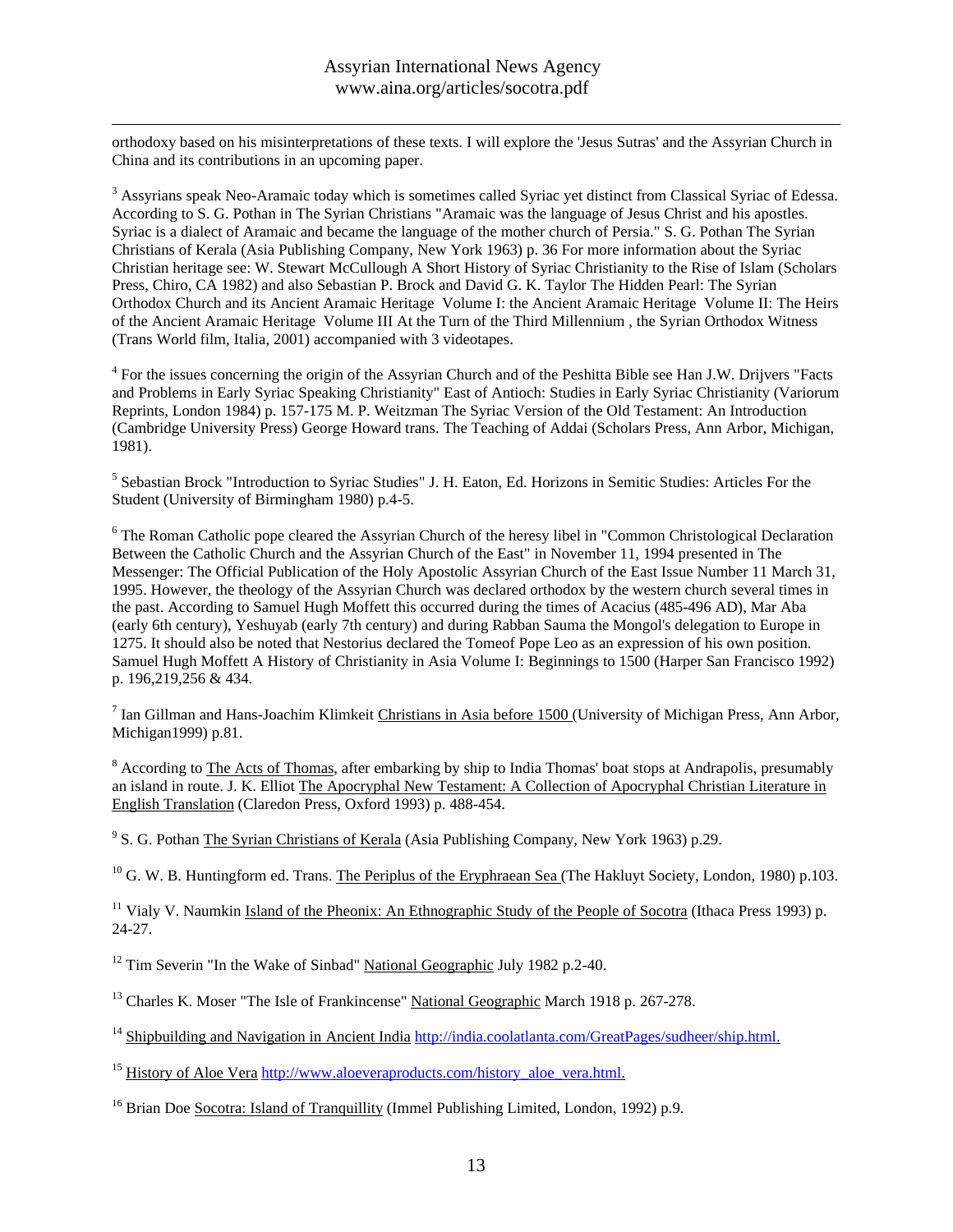<sup>17</sup> Samuel Hugh Moffett A History of Christianity in Asia (Harper San Francisco 1992) p.267.

 $^{18}$  S. G. Pothan The Syrian Christians of Kerala (Asia Publishing Company, New York 1963) p.27.

<sup>19</sup> *Ibid.*

 $\overline{a}$ 

 $^{20}$  Ronald Latham Trans. The Travels of Marco Polo (Penguin books, London, 1958) p. 296-298.

<sup>21</sup> Vialy V. Naumkin Island of the Pheonix: An Ethnographic Study of the People of Socotra (Ithaca Press 1993) p.43-29.

<sup>22</sup> Vialy V. Naumkin Island of the Pheonix: An Ethnographic Study of the People of Socotra (Ithaca Press 1993) p.43.

<sup>23</sup> S. G. Pothan The Syrian Christians of Kerala (Asia Publishing Company, New York 1963) p.29.

<sup>24</sup> Francis M. Rogers The Quest for Eastern Christians: Travels and Rumor in the Age of Discovery (University of Minnesota, University of Minnesota Press, 1962) p.169.

 $^{25}$  Brian Doe Socotra: Island of Tranquillity (Immel Publishing Limited, 1992) p.136-144.

 $26$  Brian Doe Socotra: Island of Tranquillity (Immel Publishing Limited) 1992) p. 137.

 $27$  Thomas J. Abercrombie "Ibn Battuta: Prince of Travelers" National Geographic December 1991 P. 5-49.

<sup>28</sup> Ibraham Al-Ashmawi & Abdul Wali Al-Muthadi "Socotra: Island of Dreams" Tiaz Magazine No. 796. March 19,1998 http://yemeninfo.gov.ye/ENGLISH/CULTURE/islandofdreams.html Concerning the British presence on Socotra, John Farrar served in the British Royal Air Force and Army Expedition on the island during 1964-1965 and has created a wonderful website dedicated to Socotra and its people at www.soqotra.com.

<sup>29</sup> Diccon Alexander and Anthony Miller "Socotra's Misty Future" New Scientist Vol. 147 No. 1988 29 July 1995 p. 32-35 http://www.rbge.org.uk/arabia.html Royal Botanic Garden Edinburgh The Flora of the Arabian Peninsula and Socotra http://www.rbge.org.uk/arabia.html.

 $30$  Personal correspondence of the author dated  $2/23/1996$ .

<sup>31</sup> From book description. Soqotra: Proceedings of the First International Symposium on Soqotra Island: Present and Future (United Nations, New York 1998).

 $32$  Socotra Island xeric shrublands (AT1318) http://www.worldwildlife.org/wildworld/profiles/terrestial/at.at/at1318full.html.

<sup>33</sup> Socotran Karst Project: Flemish Caving Expeditions

http://home2.planetinternet.be/Ido26187/Eng\_aim.html For other interesting creatures see Simon Aspinall International Research on Socotran Cormorants http://arabianwilklife.com/vo2.3/corres.html.

<sup>34</sup> Diccon Alexander and Anthony Miller "Socotra's Misty Future" New Scientist Vol. 147 No. 1988 29 July 1995 p. 32.

<sup>35</sup> *Ibid.*

<sup>36</sup> Brian Doe <u>Socotra: Island of Tranquillity</u> (Immel Publishing Limited, London, 1992) p.5.